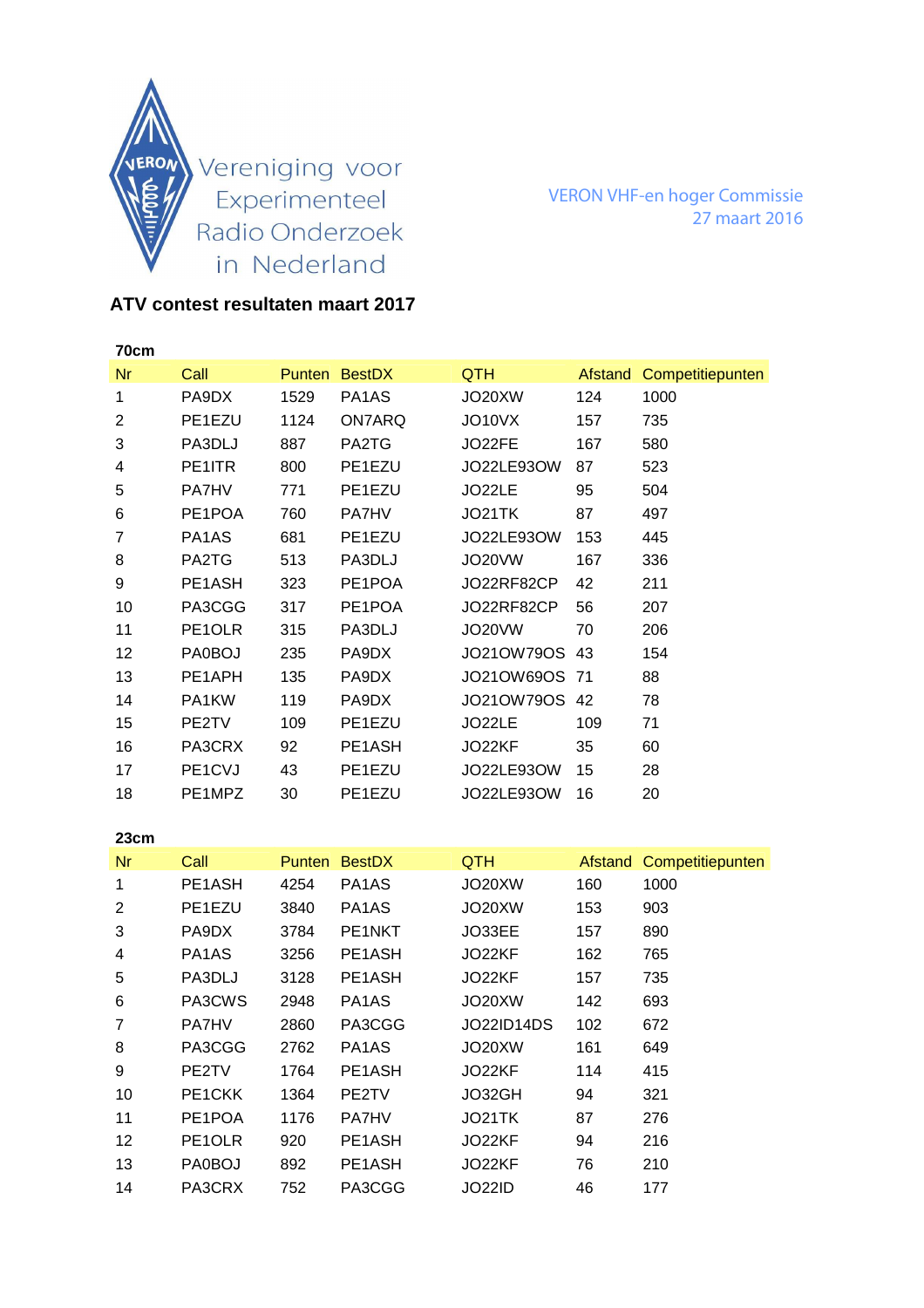| 23cm           |               |      |               |                   |         |                          |
|----------------|---------------|------|---------------|-------------------|---------|--------------------------|
| <b>Nr</b>      | Call          |      | Punten BestDX | <b>QTH</b>        |         | Afstand Competitiepunten |
| 15             | PA1KW         | 730  | PA3CWS        | JO22RE52XH        | 45      | 172                      |
| 16             | PE1MPZ        | 648  | PE1CVJ        | JO22KG16ST        | 30      | 152                      |
| 17             | PE1CVJ        | 644  | PA9DX         | JO21OW79OS        | 44      | 151                      |
| 18             | PE1APH        | 552  | PE1EZU        | JO22LE            | 102     | 130                      |
| 19             | PA2TG         | 426  | PE1CKK        | <b>JO22OF</b>     | 51      | 100                      |
|                |               |      |               |                   |         |                          |
| 13cm           |               |      |               |                   |         |                          |
| <b>Nr</b>      | Call          |      | Punten BestDX | <b>QTH</b>        | Afstand | Competitiepunten         |
| 1              | PE1ASH        | 7355 | PA1AS         | JO20XW            | 160     | 1250                     |
| $\overline{2}$ | PA9DX         | 7300 | PA1AS         | JO20XW            | 124     | 1241                     |
| 3              | PA3CGG        | 3945 | <b>PA7HV</b>  | JO21TK55MH        | 102     | 670                      |
| 4              | PA2TG         | 2820 | PA0BOJ        | <b>JO21ON</b>     | 86      | 479                      |
| 5              | PA7HV         | 2750 | PA3CGG        | <b>JO22ID14DS</b> | 102     | 467                      |
| 6              | PE1CKK        | 2505 | PA2TG         | JO22FE            | 48      | 426                      |
| 7              | PA3DLJ        | 2435 | PE1ASH        | JO22KF            | 157     | 414                      |
| 8              | PE1POA        | 2420 | PA2TG         | JO22FE            | 70      | 411                      |
| 9              | PE1EZU        | 2350 | PA2TG         | JO22FE            | 37      | 399                      |
| 10             | PA3CWS        | 2350 | PA3CGG        | JO22ID14DS        | 54      | 399                      |
| 11             | PA1AS         | 2145 | PE1ASH        | JO22KF            | 162     | 365                      |
| 12             | <b>PA0BOJ</b> | 2125 | PA2TG         | JO22FE            | 84      | 361                      |
| 13             | PE2TV         | 1660 | PE1ASH        | JO22KF            | 114     | 282                      |
| 14             | PA3CRX        | 1625 | PA3CGG        | JO22ID14DS        | 48      | 276                      |
| 15             | PE1CVJ        | 1590 | PA9DX         | JO21OW79OS        | 44      | 270                      |
| 16             | PE1MPZ        | 1480 | PE1CVJ        | JO22KG16ST        | 30      | 252                      |
| 17             | PE1OLR        | 1215 | PA3DLJ        | JO20VW            | 70      | 206                      |
| 18             | PA1KW         | 1080 | PA3CWS        | JO22RE52XH        | 45      | 184                      |
|                |               |      |               |                   |         |                          |
| 9cm            |               |      |               |                   |         |                          |
| Nr             | Call          |      | Punten BestDX | <b>QTH</b>        |         | Afstand Competitiepunten |
| 1              | PA3CGG        | 1270 | PA3CRX        | JO22QE51EF        | 48      | 1500                     |
| 2              | PA3CRX        | 1060 | PA3CGG        | <b>JO22ID14DS</b> | 48      | 1252                     |
| 3              | PE1CKK        | 960  | PA3CGG        | jo22id14          | 34      | 1134                     |
| 4              | PE1ASH        | 950  | PA3CRX        | JO22QE51EF        | 35      | 1122                     |
| 5              | PE1EZU        | 870  | PA3CRX        | JO22QE            | 26      | 1028                     |
| 6              | PE1CVJ        | 450  | PA3CGG        | <b>JO22ID14DS</b> | 19      | 531                      |
| $\overline{7}$ | PA1KW         | 330  | PE1CKK        | JO22OF00          | 24      | 390                      |
| 8              | PA3CWS        | 30   | PA3CRX        | JO22QE            | 6       | 35                       |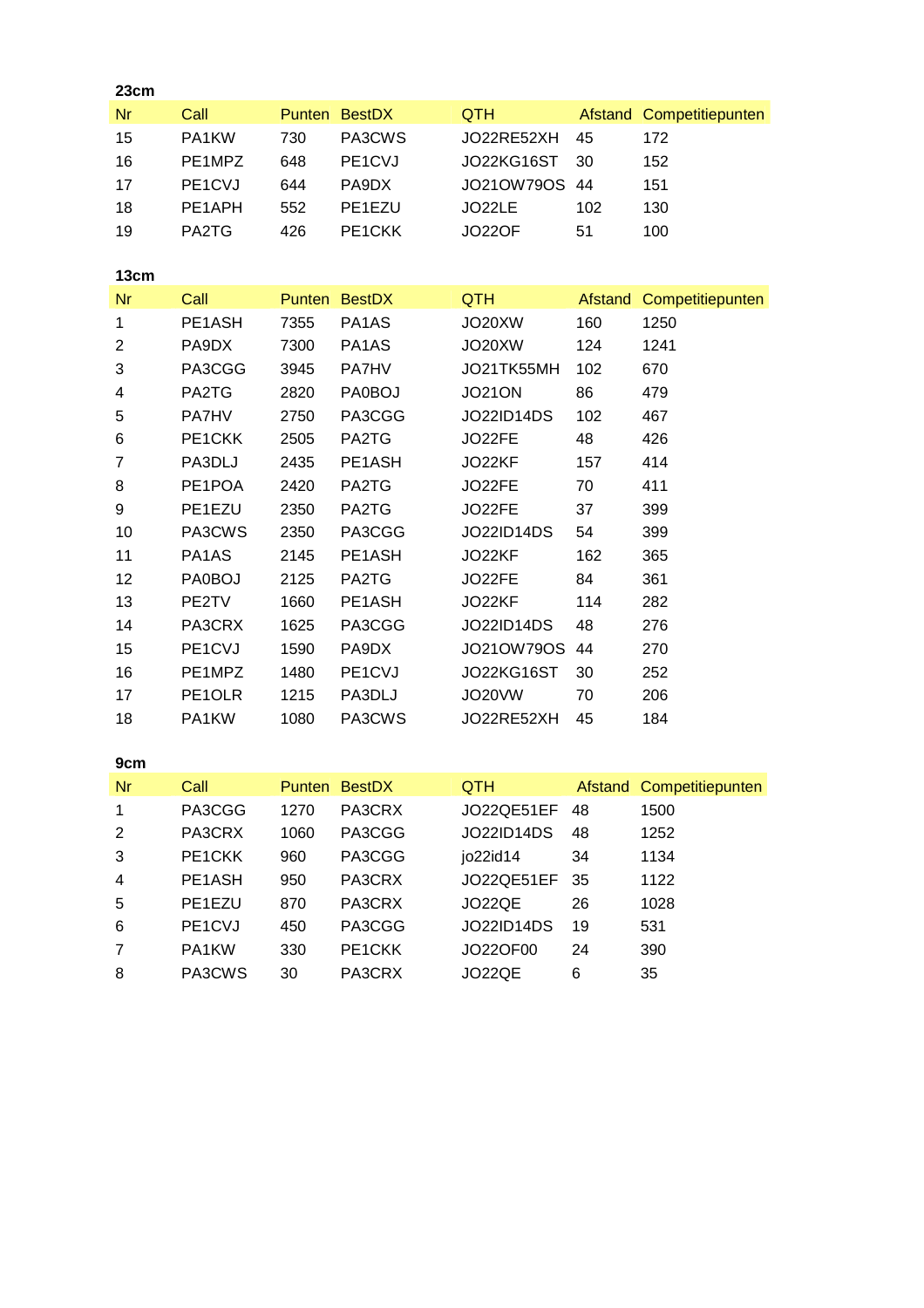| 6cm |                                  |               |               |            |    |                          |
|-----|----------------------------------|---------------|---------------|------------|----|--------------------------|
| Nr  | Call                             | <b>Punten</b> | <b>BestDX</b> | <b>QTH</b> |    | Afstand Competitiepunten |
| 1   | PA3CGG                           | 1695          | PE1POA        | JO22RF82CP | 56 | 1500                     |
| 2   | PE1EZU                           | 1150          | PA2TG         | JO22FE     | 37 | 1018                     |
| 3   | PE <sub>1</sub> A <sub>SH</sub>  | 1070          | PE1POA        | JO22RF82CP | 42 | 947                      |
| 4   | PE1POA                           | 1010          | PA3CGG        | JO22ID14DS | 56 | 894                      |
| 5   | PE <sub>1</sub> CKK              | 790           | PA3CGG        | JO22ID14   | 34 | 699                      |
| 6   | PA3CRX                           | 540           | PA3CGG        | JO22ID14DS | 28 | 478                      |
| 7   | PA3CWS                           | 530           | PA3CGG        | JO22ID14DS | 25 | 469                      |
| 8   | PA2TG                            | 260           | PE1EZU        | JO22LE     | 34 | 230                      |
| 9   | PE <sub>1</sub> C <sub>V</sub> J | 155           | PE1EZU        | JO22LE93OW | 15 | 137                      |
| 10  | PA1KW                            | 115           | PA3CGG        | JO22ID14DS | 13 | 102                      |

| 3cm |                                  |               |               |                   |    |                          |
|-----|----------------------------------|---------------|---------------|-------------------|----|--------------------------|
| Nr  | Call                             | <b>Punten</b> | <b>BestDX</b> | <b>QTH</b>        |    | Afstand Competitiepunten |
| 1   | PA3CGG                           | 745           | PE1MPZ        | JO22NB02NU        | 30 | 1500                     |
| 2   | PE1EZU                           | 650           | PA2TG         | JO22FE            | 37 | 1309                     |
| 3   | PE1ASH                           | 600           | PA2TG         | JO22FE            | 28 | 1208                     |
| 4   | PA2TG                            | 495           | PE1EZU        | JO22LE            | 34 | 997                      |
| 5   | PE1MPZ                           | 345           | PA3CGG        | <b>JO22ID14DS</b> | 30 | 695                      |
| 6   | PE <sub>1</sub> C <sub>V</sub> J | 155           | PE1EZU        | JO22LE93OW        | 15 | 312                      |
| 7   | PA1KW                            | 90            | PA3CGG        | JO22ID14DS        | 13 | 181                      |
| 8   | PA <sub>1</sub> A <sub>S</sub>   | 60            | PA3DLJ        | JO20VW            | 12 | 121                      |
| 9   | PA3DLJ                           | 60            | PA1AS         | JO20XW            | 12 | 121                      |

**1.2cm** 

| Nr             | Call                             |     | <b>Punten BestDX</b>            | <b>QTH</b>    |      | Afstand Competitiepunten |
|----------------|----------------------------------|-----|---------------------------------|---------------|------|--------------------------|
| 1              | PE1EZU                           | 560 | PA3CGG                          | JO22ID14DS 22 |      | 1500                     |
| 2              | PE1ASH                           | 450 | PA3CGG                          | JO22ID14DS    | 15   | 1205                     |
| -3             | PA3CGG                           | 370 | PE <sub>1</sub> E <sub>ZU</sub> | JO22LE93OW 22 |      | 991                      |
| $\overline{4}$ | PA3CRX                           | 260 | PE1ASH                          | JO22KF        | 13   | 696                      |
| -5             | PE <sub>1</sub> C <sub>V</sub> J | 230 | PE1EZU                          | JO22LE93OW    | - 15 | 616                      |
| 6              | PA3CWS                           | 100 | PA3CRX/P                        | JO22ME        | 5    | 268                      |